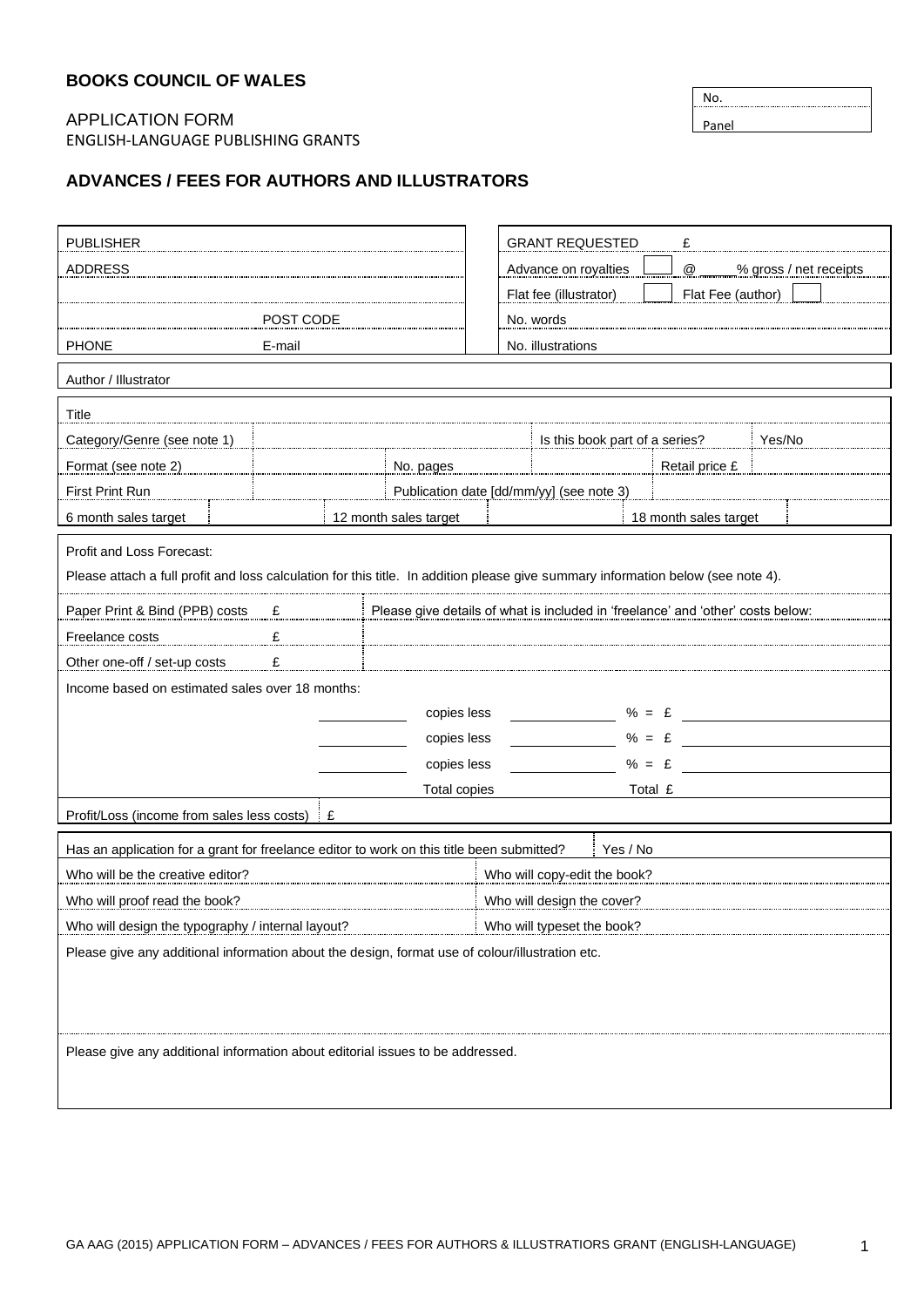Have you received or will you apply for any other WBC grants for this title? Please give details.

Please give full details of any other funding applied for or secured towards this title. Please include funding such as guaranteed sales, sponsorship, advertising, contributions in kind etc.

Has the author received payment from other sources? Please give details and consider the following questions:

i) Has the author received a **full-time** salary in order to work on the material that is to be published?

ii) Has a form of remuneration of any kind, such as a period of paid sabbatical leave, grant funding (from a source other than the WBC), a scholarship, bursary or financial prize been awarded to work on the material prepared for the publishing project?

iii) Is a source of funding such as those listed above available for the proposed work?

iv) Is there a connection between the work to be published and the post held by the author?

v) If the author is employed by a university, will the proposed publication be submitted for the REF (if this information is available)?

vi) Has the work been completed outside working hours or in addition to the expected responsibilities relating to a post?

vii) Without the award of funding is the work likely to be published (at all / in Wales)? Please also provide the rationale for your answer here.

viii) If you have answered yes to any of the questions above please set out why there is a need for WBC funding.

(Please note that if the Publishing Grants Panel believe that the work has or should be funded from a source other than the WBC they will consider the following options:

- To provide funding for no more than 50% of the maximum sum allowable by the scheme.
- In cases where the Panel are not convinced that sufficient need has been shown and that the work has received significant funding from another source the application may be rejected for funding.)

Please provide a very short synopsis of the work (approximately two sentences), followed by an argument/rationale for publishing.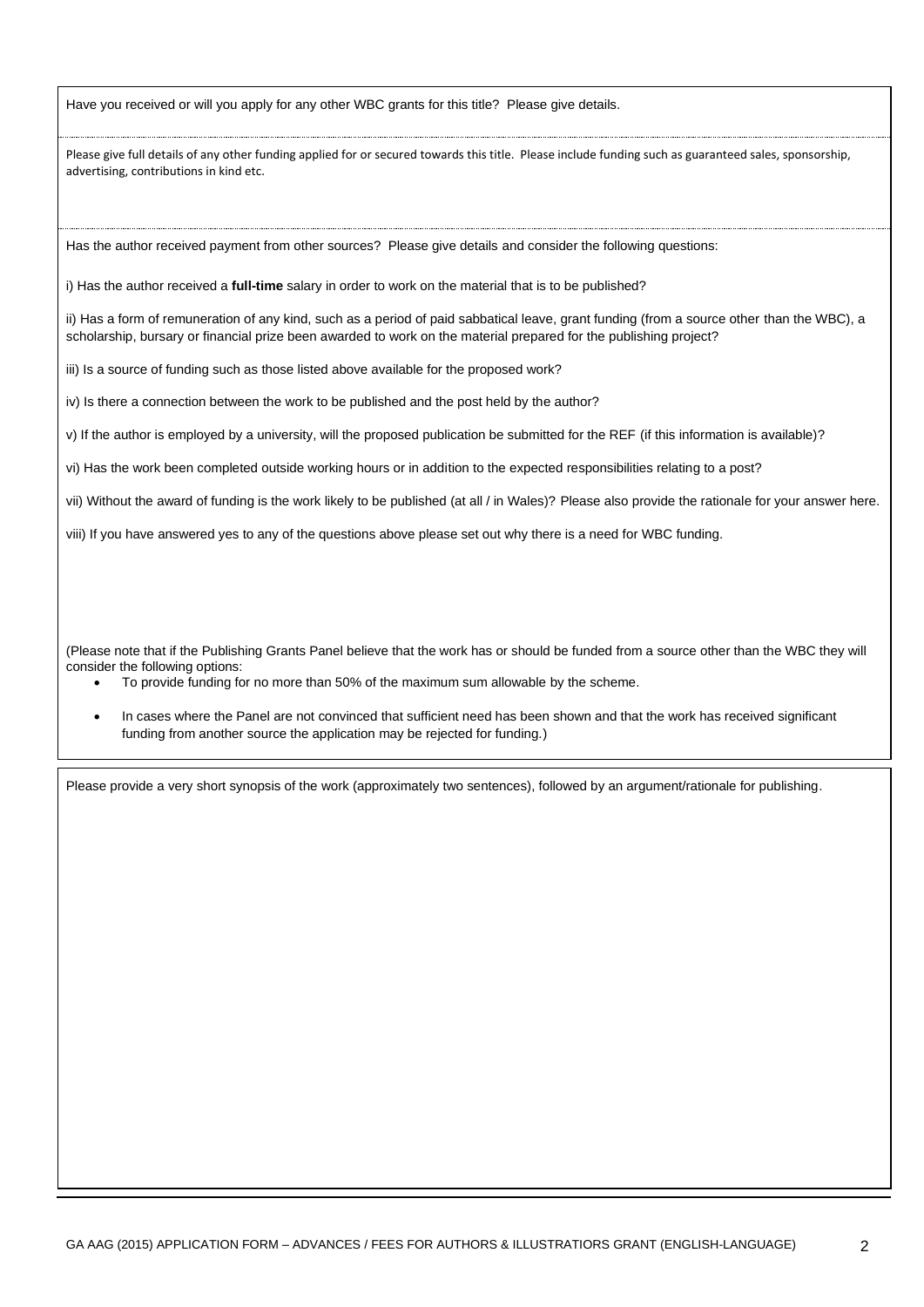Please enclose a short extract of the work in progress or a short sample of a previous published work by this author. Please note the nature of the supplied extract here.

Please give a brief resume of the author / illustrator's work to date including previous titles, willingness to engage in marketing efforts, ability to deliver work on time, notable successes etc.

Where available, please provide sales figures for previous titles by this author/illustrator. Where the proposed title is part of a series, please also include sales figures for similar titles in the series by other authors/illustrators (see note 5).  $\mathbf{I}$ 

| Title, Author/Illustrator | Publisher | <b>Publication Date</b> | <b>Total Sales</b> |
|---------------------------|-----------|-------------------------|--------------------|
|                           |           |                         |                    |
|                           |           |                         |                    |
|                           |           |                         |                    |
|                           |           |                         |                    |
|                           |           |                         |                    |
|                           |           |                         |                    |

Please give full details of the target audience / market for this book and note any competing titles (see note 6). Please clearly locate the book in the market, since this is an important aspect considered by the Grants Panel.

Please give details of how you intend to publicise the book and reach your target audience/market.

Additionality:

Please explain what additionality this grant will create (i.e. in what way would a grant enable you to do something new or different from your usual activities? If you are seeking funding for an existing / established series, or for a book similar to those already published without grant aid, please explain what addtionality a grant would produce (see note 7).

Please note any other points the panel should take into account.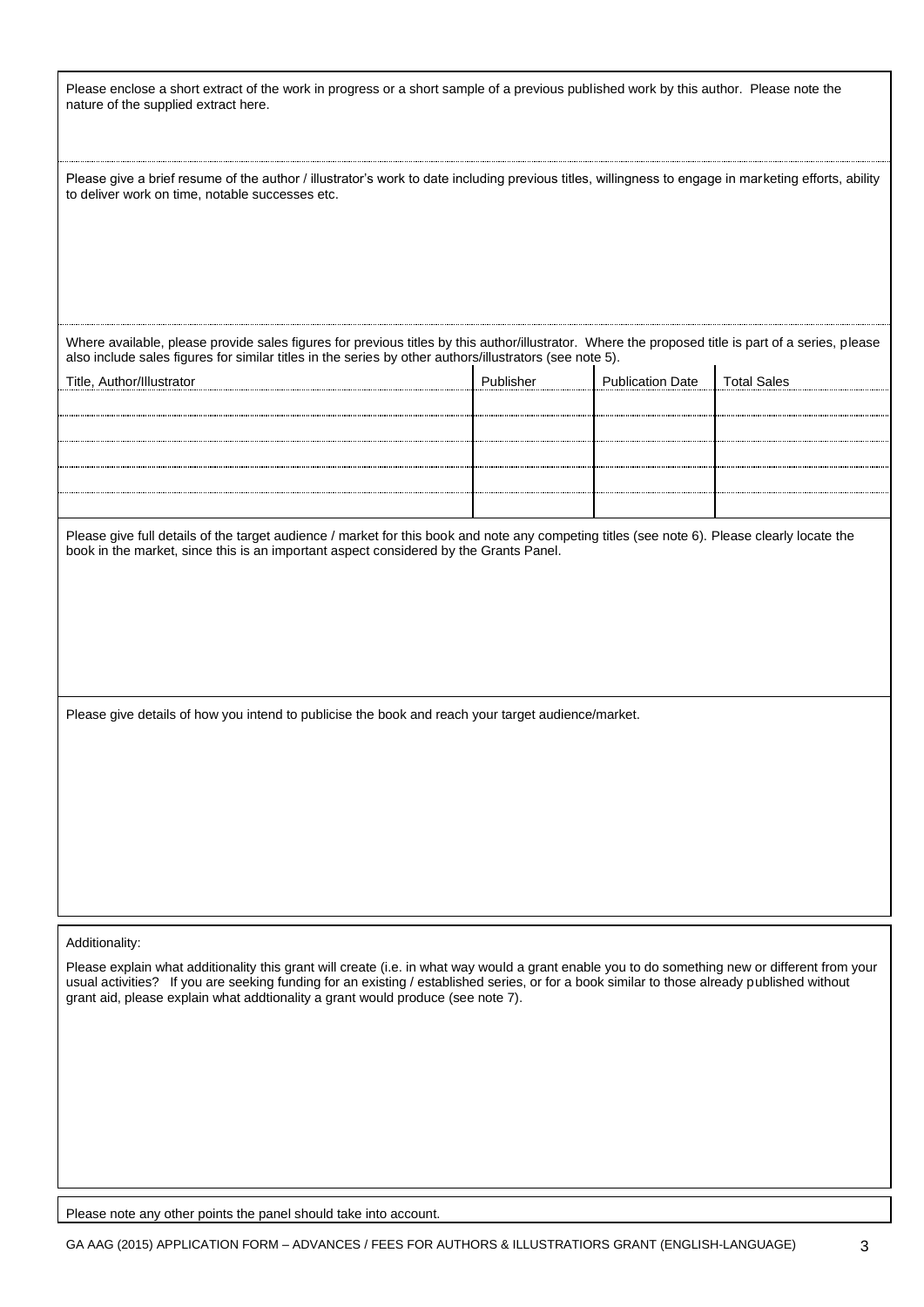Schedule of Work:

Please indicate the dates [dd/mm/yy] the following activities will be completed:

Sign contract with author (and collect payment 1 of grant)

Receive complete manuscript from author (and collect payment 2 of grant)

Publish book (and collect payment 3 of grant)

Critical Path:

Please indicate the dates [dd/mm/yy] by which you expect to undertake the following basic publishing activities. The best practice for completing each activity in advance of publication is indicated in brackets below.

Supply basic bibliographical data to Gwales, Nielsen etc. (9 months)

Supply cover image to Gwales, Nielsen etc. (6 months)

Supply short description to Gwales, Nielsen etc. (6 months)

Produce AI for the trade (6 months)

Produce bound proofs (if applicable) (4 months)

Produce advance copies of final text for review (1 month or earlier)

SUPPORTING DOCUMENTS:

Publications:

Please enclose a full list publications in the current and previous financial years. You may use the proforma provided, or another document as long as titles are identified as grant aided and non-grant aided.

Profit and Loss Forecast:

Please enclose a full profit and loss calculation. You may use the proforma provided, or another document as long as the same information is included.

Sample of Writing:

Please enclose a sample of the work in progress or a short sample of a previously published work by the author.

Signature Date **Date of the Contract of the Contract of the Contract of the Contract of the Date of the Contract of the Date of the Contract of the Contract of the Contract of the Contract of the Contract of the Contract o** 

**Please return to Dr Clare Davies, Publishing Grants Department, Welsh Books Council, Castell Brychan, Aberystwyth SY23 2JB E-mail: [english.grants@books.wales](mailto:english.grants@books.wales)** 

**NOTES ON COMPLETION: Please see scheme Guidelines for notes on completion of this form.**